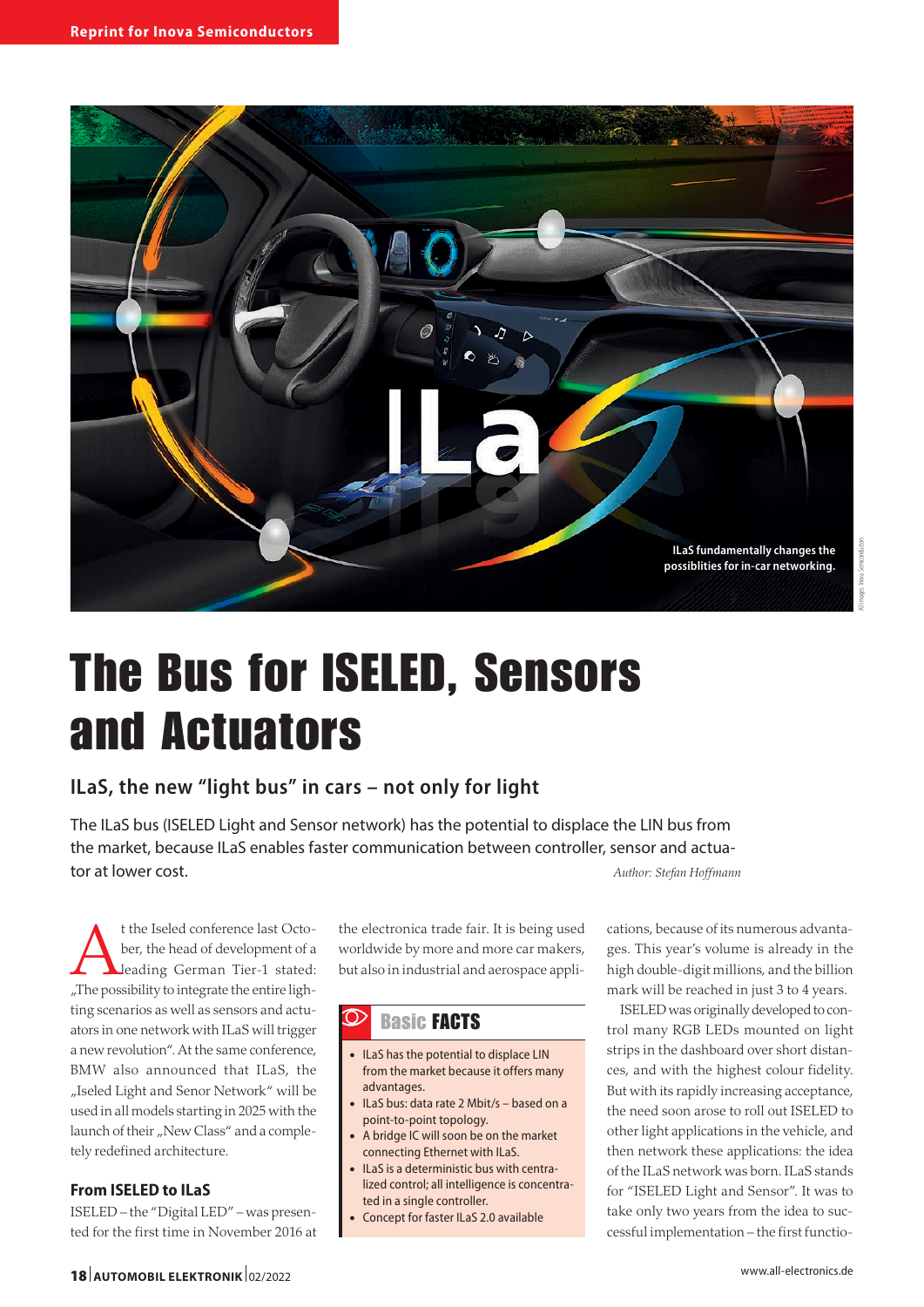

**Figure 2: ILaS/ISELED network in operation.**

|                      | <b>ILAS</b>        | <b>LIN</b>         | <b>CAN</b>        |
|----------------------|--------------------|--------------------|-------------------|
| Data Rate            | 2Mbit/s            | 20kbit/s           | 2-4Mbit/s         |
| <b>Address Range</b> | 4079               | $~\sim$ 16         | $~\sim 64$        |
| Architecture         | Initiator - Client | Initiator - Client | Multi - Client    |
| Access               | Deterministic      | Deterministic      | Non Deterministic |
| Complexity           | Low                | Low                | High              |
|                      |                    |                    |                   |

**Table: Overview of key network properties of ILaS LIN and CAN.**

nal prototypes of the ILaS chip have been available for a few days now (figure 5).

#### **The ILaS network**

In current lighting applications using ISELED LED light strips, these are still docked via a LIN hub to this widely used bus. It is important to note, however, that the capabilities of ISELED – including a high refresh rate and a large number of possible clients – can only be utilised to a very limited extent owing to the limitations of the LIN bus (see table on the next page).

#### **ILAS provides more than LIN**

ILaS removes these limitations. Docked directly to fast 10BASE-T Ethernet using an Ethernet-to-ILaS bridge chip, lighting scenarios are controlled directly from the central head unit (see figure 2). Since ILaS is deterministic – unlike other bus systems – all control resides with the initiator, making ILaS especially suitable for modern network concepts such as a zone architecture with centralised control (see figure 4). At the same time, all the intelligence is contained within a single control unit, so it is very easy to synchronise lighting scenarios throughout the vehicle. Plus there is no need for time-consuming coordination cycles and specifications during development, which are essential for decentralised systems with multiple lighting control devices. In contrast, the software here only has to be updated in one place – in the central control unit –significantly cutting down on version management and costs. This also makes it possible to store predefined or more extensive lighting scenarios in the control unit and activate them at a later point in time as part of an upgrade – marking another step towards the software-defined car.

ILaS can already transmit light sequences at video speed, thanks to a lean protocol and with a rather moderate bus data rate of 2 Mbps – while other buses reach their limits either conceptually or due to the limited address range. Even so, there is still headroom with ILaS.

Unlike classic parallel bus systems, where the data rate quickly reaches physical limits, ILaS is based on a point-to-point topology. As requirements increase further, it is therefore relatively easy to scale up the data rate and thus the data throughput. The concept for ILaS 2.0 is already in the pipeline.

#### **Integration of sensors and actuators in an ILaS Network**

ILaS can do more than just light. The bidirectional communication protocol offers the possibility of individual querying as well as multicast diagnostics for all clients. In combination with the three GPIOs (general-purpose inputs/outputs) on the

transceiver module (see figure 4), sensors and actuators can be integrated into the network without any additional interface, software or cabling (see figure 2). For example, it is possible to connect touch sensors that can be used to individually adjust the brightness or colour of the reading light.

An additional vibration motor can provide haptic feedback to confirm the user's input. Infrared sensors – e.g. to detect seat occupancy as a cost-effective alternative to cameras – can also be integrated directly into the network. There are practically no limits to the possible lighting and sensor technology applications.

The example in figure 2 shows an ILaS network in a modern vehicle architecture. Three ISELED RGB LED strips are networked with each other via the ILaS transceiver, type INLT220Q, using UTP cable (unshielded twisted pair). On the light strip itself, point-to-point connections to the LEDs are implemented via an econo-



**Figure 2: Example of an ILaS network in a modern vehicle architecture. Three ISELED RGB LED strips are networked with each other via the ILaS transceiver, type INLT220Q, using UTP cable (unshielded twisted pair). On the light strip itself, point-to-point connections to the LEDs are implemented via an economical chip-to-chip interface.**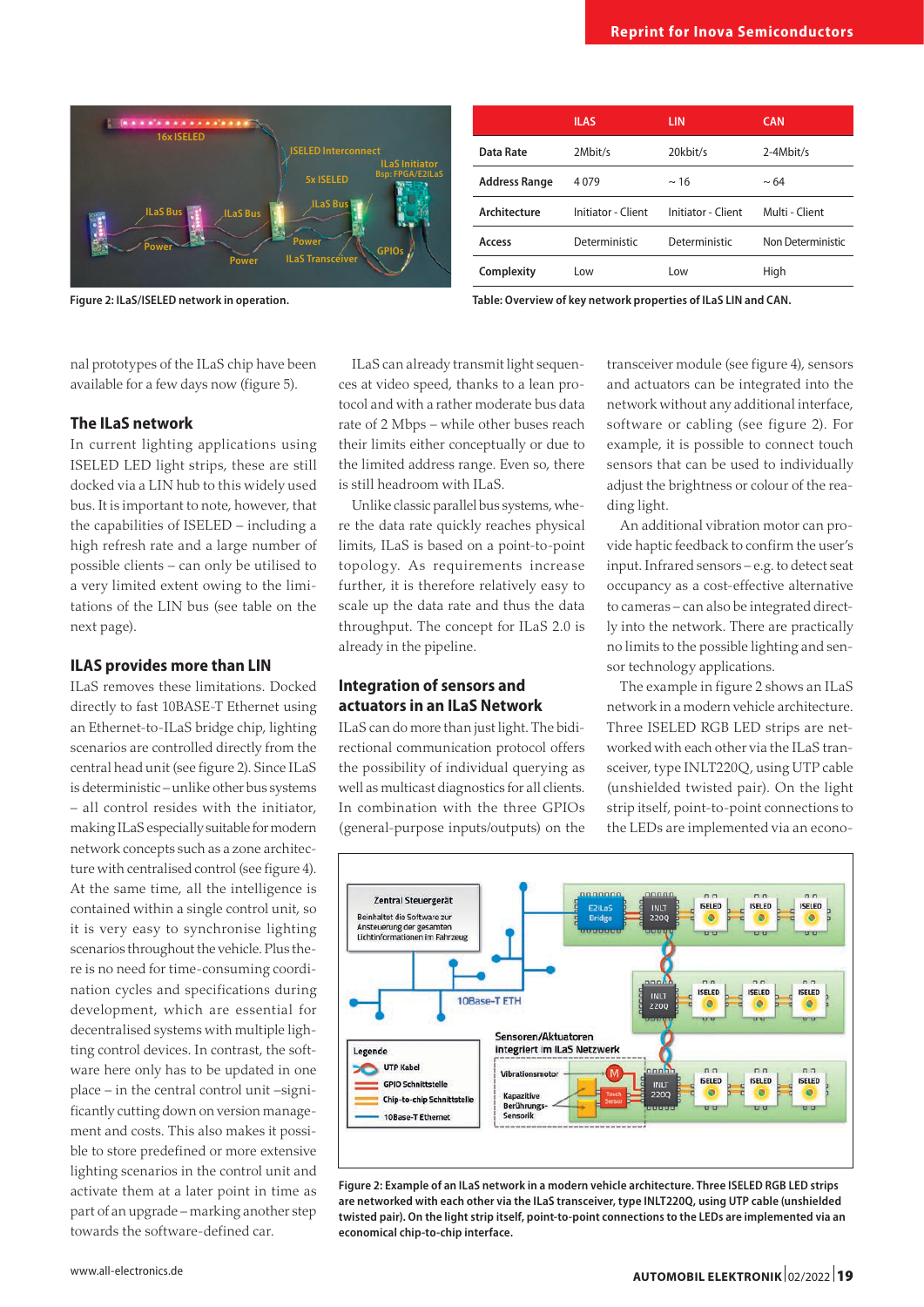

**Figure 3: Example of modern zone architecture in a vehicle. The central control unit is connected via 10BASE-T Ethernet and E2ILaS bridge chips to four light zones that are controlled via the ILaS network. This architecture will be used in all BMW vehicles starting in model year 2025, for example.**



**Figure 4: Block diagram of the INLT220Q ILaS transceiver. In addition to the 1.5 V core, the chip contains a differential high voltage physical layer (HV-PHY) for networking the transceivers via UTP cables, and the physical layer (MV-PHY) already used in ISELED LEDs for pure on-board communication on the light strips. The module also has OTP memory for non-volatile storage of data such as the network address, a temperature sensor with associated ACD, and three GPIOs for connecting sensors and actuators.**

mical chip-to-chip interface. The third communication port (client side port, CSP) is used to connect "clients": it can be used to connect ISELED LEDs, which are daisy chained to each other on the light strip using a simple two-wire configuration.

The lower light strip also has two capacitive touch surfaces that are evaluated with a touch sensor. The sensor is integrated into the network via the GPIO interface on the INLT220Q, and can be read by the control unit via the return channel. A vibration motor provides haptic feedback when a touch is detected. Communication between the first INLT220Q module in

the network and the Ethernet-to-ILaS bridge also takes place via the GPIO interface. This is how the ILaS network is connected to 10BASE-T Ethernet and communicates directly with the central control unit.

#### **ILaS Transceiver**

The ILaS transceiver is the key component in the network. The core logic of the ILaS transceiver module handles all sequential control as well as communication with the other clients via the ILaS protocol. The HV-PHY (high voltage physical layer), which was developed from scratch, forms the heart of the new transceiver module.

The HV-PHY meets the high requirements for wired pins in vehicles, such as a dielectric strength of ±40 V and ESD stability of ±8 kV (HBM). Differential transmission technology in conjunction with UTP cables ensures the required resilience to radio interference as well as low interference emission – and without additional external filter elements such as common mode chokes.

Two of the three communication ports use this HV-PHY – both the initiator side port (ISP) and the extension side port (ESP). It is possible to connect ILaS transceivers to each other via these ports using UTP (unshielded twisted pair) wiring. Theoretically, several thousand transceivers could be connected in series.

The third communication port (client side port – CSP) is used to connect "clients". It can be used to connect ISELED LEDs, which are daisy chained together on the light strip using a simple two-wire configuration.

This port uses a PHY with a dielectric strength of only  $\pm$ 5 V, as is already implemented in the controller module for the ISELED LEDs. This PHY is designed for pure on-board communication on the light strip over very short distances. The requirements for these local pins are much lower than for the wired pins. Consequently, this PHY can be much more compact. This makes it possible to reduce the chip area and additionally optimise other parameters, such as power dissipation.

### **OTP integrated within the ILaS Transceiver**

The INLT220Q ILaS transceiver also features a temperature sensor as well as an A/D converter (ADC), which allow the operating voltage and temperature of the device to be monitored. In addition, it has OTP (one-time programmable) memory where users can store information about the product (manufacturer ID, batch number, etc.) and the ILaS network (network device address, etc.) This means that even if individual components fail, the remaining network devices can still be controlled – and without having to adjust the addressing table in the software. The memory is programmed via the ILaS protocol; this can be done either by the supplier or by the OEM itself.